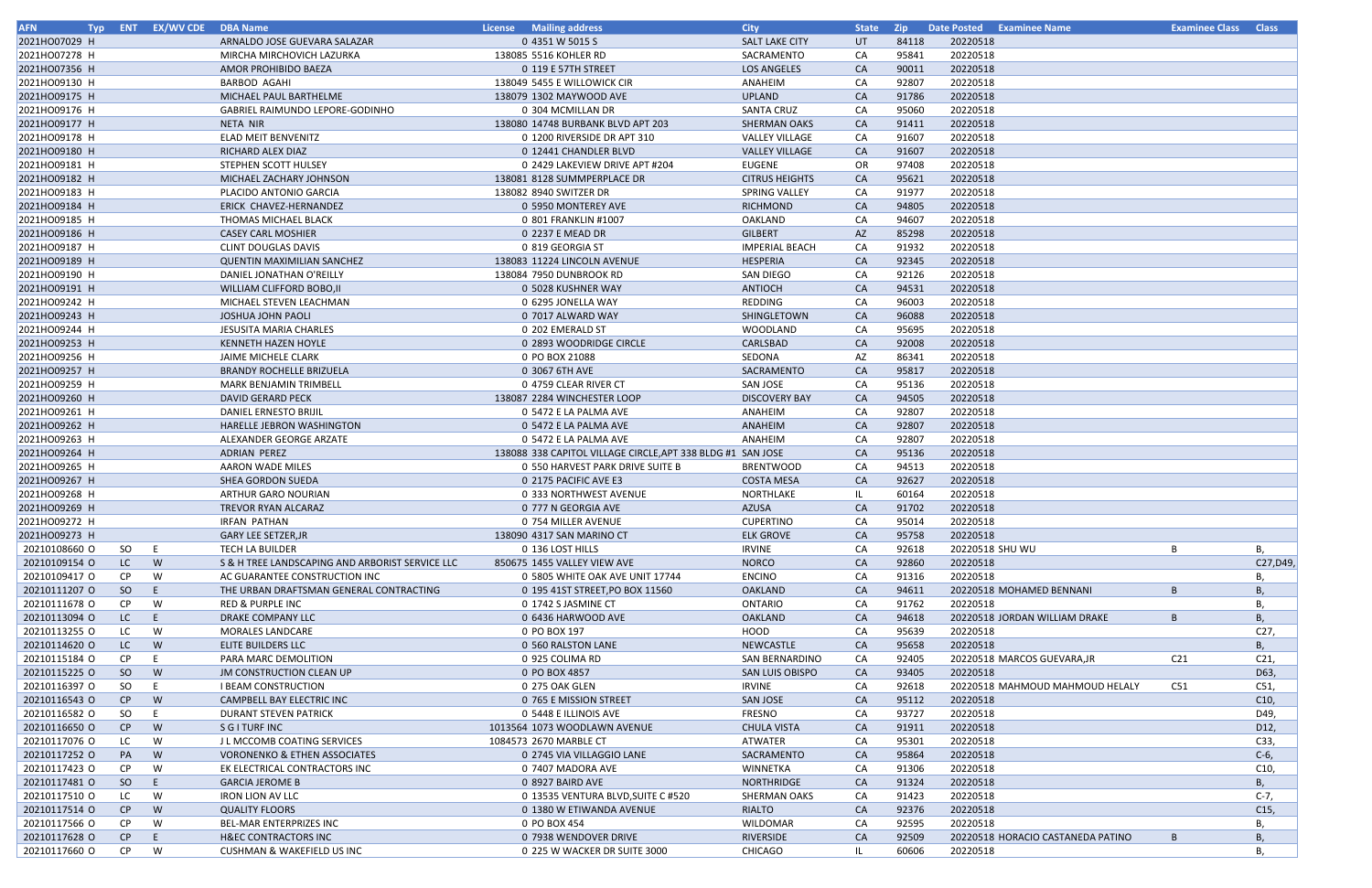| 20210117683 O | SO.       | E  | <b>SAMMYS TILE</b>                       | 0 255 WOODLAWN AVE APT 16                | <b>CHULA VISTA</b>      | <b>CA</b> | 91910 | 20220518 SAMUEL BERNARDINO-RAMOS           | C54             | C54,            |
|---------------|-----------|----|------------------------------------------|------------------------------------------|-------------------------|-----------|-------|--------------------------------------------|-----------------|-----------------|
| 20210117752 0 | CP.       | W  | ROLS VC INCORPORATED                     | 1037616 1954 S SHENANDOAH STREET #7      | <b>LOS ANGELES</b>      | CA        | 90034 | 20220518                                   |                 | В,              |
| 20210117792 0 | CP        | W  | <b>HOME RX SERVICES</b>                  | 0 5445 OCEANUS DRIVE #112                | <b>HUNTINGTON BEACH</b> | CA        | 92649 | 20220518                                   |                 | Β,              |
| 20210118026 O | SO        | E  | VALENTIN-HERNANDEZ ISAIAS                | 0 534 BATAVIA ST                         | ORANGE                  | CA        | 92868 | 20220518 ISAIAS VALENTIN-HERNANDEZ         | B               | В,              |
| 20210118066 O | LC.       | W  | <b>TEMP-A-FENCE LLC</b>                  | 879772 PO BOX 975                        | <b>NORTH HIGHLANDS</b>  | CA        | 95660 | 20220518                                   |                 | Β,              |
| 20210118080 O | SO.       | W  | <b>DECKMASTER HOUSESAVER</b>             | 0 1201 ANDERSON DRIVE SUITE O            | <b>SAN RAFAEL</b>       | CA        | 94901 | 20220518                                   |                 | D41, C33,       |
| 20210118100 O | CP        | W  | J R G ELECTRIC INC                       | 762898 13610 IMPERIAL HWY #12            | <b>SANTA FE SPRINGS</b> | CA        | 90670 | 20220518                                   |                 | C10,            |
| 20210118155 O | <b>CP</b> | W  | <b>BLUE FALCON CONSTRUCTION</b>          | 0 20956 SITTING BULL ROAD                | <b>APPLE VALLEY</b>     | CA        | 92308 | 20220518                                   |                 | В,              |
| 20210118156 O | CP        | W  | PENAS F PAINTING INC                     | 1084394 227 COOLWATER DRIVE              | <b>SAN DIEGO</b>        | CA        | 92114 | 20220518                                   |                 | C33,            |
| 20210118242 O | <b>CP</b> |    | PARADIGM IRONWORKS                       | 0 1960 CHICAGO AVE SUITE D16             | RIVERSIDE               | CA        | 92507 | 20220518 RICO ANGELO ALDRETTE              | C51             | C51,            |
| 20210118244 O | SO        | E  | SHAKHERIMYAN JASMINE                     | 0 7905 BECKETT ST                        | SUNLAND                 | CA        | 91040 | 20220518 JASMINE SHAKHERIMYAN              | C13             | C13,            |
| 20210118321 O | SO.       | W  | ELECTRICAL GIANT CONTRACTOR              | 756651 11228 WINGATE DRIVE               | RANCHO CUCAMONGA        | CA        | 91701 | 20220518                                   |                 | C10,            |
| 20210118476 O | LC.       | W  | BAYSIDE SPECIALTY CONSTRUCTION LLC       | 700161 1094 MELROSE AVE                  | ALAMEDA                 | CA        | 94502 | 20220518                                   |                 | Β,              |
| 20210118822 O | PA        | W  |                                          | 0 1332 E SAMPLE AVE                      | FRESNO                  | CA        | 93710 | 20220518                                   |                 | C15,            |
|               |           |    | WORRALL JOHN FLOORS A PARTNERSHIP        |                                          |                         |           |       |                                            |                 |                 |
| 20210119178 O | SO        | W  | EVERGREEN LANDSCAPE AND DESIGN           | 0 PO BOX 796                             | CLAREMONT               | CA        | 91711 | 20220518                                   |                 | C27,            |
| 20210119255 O | <b>CP</b> | W  | ALL PROS GUNITE                          | 0 8645 DEDION COURT                      | SACRAMENTO              | CA        | 95828 | 20220518                                   |                 | C53,            |
| 20210119389 O | SO        | E  | DAVOODIAN LOOSINEH                       | 0 10325 FARMINGTON AVE                   | SUNLAND                 | <b>CA</b> | 91040 | 20220518 LOOSINEH DAVOODIAN                | B               | Β,              |
| 20210119430 O | <b>CP</b> | W  | ELECTRA GARAGE DOOR AND GATE SERVICE INC | 0 928 S BROADWAY APT 739                 | <b>LOS ANGELES</b>      | CA        | 90015 | 20220518                                   |                 | D <sub>28</sub> |
| 20210119433 O | CP        | W  | <b>CGS LANDSCAPE</b>                     | 0 1010 E KATELLA AVENUE                  | ANAHEIM                 | <b>CA</b> | 92805 | 20220518                                   |                 | C27,            |
| 20210119715 O | <b>CP</b> | F. | <b>CG IRONWORKS INC</b>                  | 0 401 1ST STREET                         | <b>RICHMOND</b>         | CA        | 94801 | 20220518 CESAR ALEJANDRO CEPEDA MOLANO C51 |                 | C51,            |
| 20210119867 O | CP        | W  | <b>CONCRETE CONCEPTS</b>                 | 1071561 16074 UNION AVENUE               | LAKE ELSINORE           | <b>CA</b> | 92530 | 20220518                                   |                 | $C-8$ ,         |
| 20210119916 O | CP.       | W  | MILLWORK 345                             | 0 28625 S WESTERN AVENUE #34             | RANCHO PALOS VERDES CA  |           | 90275 | 20220518                                   |                 | $C-6$           |
| 20210119939 O | CP        | W  | <b>HG GLASS</b>                          | 1059604 2390 CRENSHAW BLVD #161          | <b>TORRANCE</b>         | <b>CA</b> | 90501 | 20220518                                   |                 | C17,            |
| 20210119942 O | LC        |    | PRECISION WELDING                        | 0 107 CYPRESS HILL DR                    | <b>GRASS VALLEY</b>     | CA        | 95945 | 20220518 BRADEN CHRISTIAN COMPTON          | C60             | C60,            |
| 20210119980 O | LC.       | W  | DIVERSIFIED HVAC MECHANICAL SERVICE LLC  | 1055473 4100 W ALAMEDA AVENUE, 3RD FLOOR | <b>BURBANK</b>          | CA        | 91505 | 20220518                                   |                 | C <sub>20</sub> |
| 20210120012 O | SO        | E  | GALCON                                   | 0 1919 N PAULSEN AVE                     | COMPTON                 | CA        | 90222 | 20220518 JOSUE GALLEGOS                    | B               | В,              |
| 20210120065 O | SO        | E  | <b>LAR CONSTRUCTION</b>                  | 0 16334 HEATHER GLEN RD                  | <b>MORENO VALLEY</b>    | CA        | 92551 | 20220518 LUIS ANTONIO RAMIREZ              | B               | Β,              |
| 20210120118 O | SO.       |    | TAPIA ALFREDO CASTILLO                   | 0 2713 N CYPRESS AVE                     | <b>FRESNO</b>           | CA        | 93727 | 20220518                                   |                 | C <sub>20</sub> |
| 20210120124 O | CP        | E  | TROMPO DESIGN AND REMODELING INC         | 0 727 F STREET                           | <b>RAMONA</b>           | CA        | 92065 | 20220518 BENJAMIN GOMEZ HINOJOSA           | $B-2$           | $B-2$           |
| 20210120132 O | SO        | E  | ISRAEL SOLORIO LANDSCAPING               | 0 244 W SAN MARCOS BLVD, APT B           | <b>SAN MARCOS</b>       | CA        | 92069 | 20220518 ISRAEL SOLORIO DELGADO            | C <sub>27</sub> | C27,            |
| 20210120135 O | SO        | F  | JEROIN ACEVEDO PADILLA                   | 0 523 HARDING AVENUE                     | <b>SAN FERNANDO</b>     | CA        | 91340 | 20220518 JEROIN ACEVEDO PADILLA            | B               | <b>B</b> ,      |
| 20210120136 O | SO.       |    | <b>EMIL YAAKOV GANON</b>                 | 0 1009 S LAKE ST                         | <b>BURBANK</b>          | CA        | 91502 | 20220518 EMIL YAAKOV GANON                 | B               | Β,              |
| 20210120137 O | SO        | E  | <b>KEY LANDSCAPE</b>                     | 0 1086 EUCLID AVE                        | <b>BEAUMONT</b>         | <b>CA</b> | 92223 | 20220518 ALFONSO RODRIGUEZ                 | C <sub>27</sub> | C27,            |
| 20210120142 O | SO.       |    | <b>CHARLES REFRIGERATION</b>             | 0 980 ALMADEN LAKE DRIVE #207            | SAN JOSE                | CA        | 95123 | 20220518 CHARLES RASHIDI BALANOJ           | C38             | C38,            |
| 20210120143 O | CP.       | E  | PERFECT COATINGS INC                     | 0 145 S GAGE AVE                         | LOS ANGELES             | CA        | 90063 | 20220518 JOSE MANUEL ACEVES                | C <sub>33</sub> | C33,            |
| 20210120144 O | SO        | -E | HIGH & LOW ELECTRICAL SOLUTION           | 0 7063 CAMINO DE GRAZIA, UNIT-171        | SAN DIEGO               | CA        | 92111 | 20220518 ALBERTO SANDOVAL GARCIA           | C <sub>10</sub> | C10,            |
| 20210120145 O | CP        |    | <b>GASTON ENGINEERING INC</b>            | 0 4157 RITCHIE ROAD                      | SANTA YSABEL            | CA        | 92070 | 20220518 JOSIAH ROBERT GASTON              | A               | Α,              |
| 20210120148 O | SO.       |    | JONES ELIOT TREE SERVICE                 | 0 P O BOX 2167                           | KINGS BEACH             | CA        | 96143 | 20220518 ELIOT DOUGLAS JONES               | D49             | D49,            |
| 20210120150 O | SO        | E  | <b>ELEVATED PAINTING</b>                 | 0 316 CALIFORNIA AVENUE #358             | <b>RENO</b>             | <b>NV</b> | 89509 | 20220518 JOSHUA ANTHONY RODARTE            | C <sub>33</sub> | C33,            |
| 20210120151 O | SO        |    | ZAVALZA LANDSCAPING SERVICES             | 0 1566 HARVEST DRIVE                     | SAN JOSE                | CA        | 95127 | 20220518                                   |                 | C27,            |
| 20210120152 O | SO        | E  | RISE PLUMBING SERVICES                   | 0 1206 NORTH BROADWAY #C                 | <b>ESCONDIDO</b>        | CA        | 92026 | 20220518 RICHARD JOVAN RAMIREZ             | C36             | C36,            |
|               |           |    |                                          |                                          |                         |           |       |                                            |                 |                 |
| 20210120154 O | LC        |    | RCK CONCRETE LLC                         | 0 1259 LYNN AVE                          | SAN JOSE                | CA        | 95122 | 20220518                                   |                 | $C-8$ ,         |
| 20210120156 O | SO        | E  | SAHAGUN CONSTRUCTION                     | 0 5320 DEWAR ST                          | <b>LOS ANGELES</b>      | <b>CA</b> | 90022 | 20220518 BLANCA CORADO SAHAGUN             | B               | Β,              |
| 20210120158 O | <b>CP</b> | Е  | <b>FUSE SANTA CRUZ HVAC INC</b>          | 0 504 SHADOW GLEN                        | SAN JOSE                | CA        | 95129 | 20220518 ILIAS NAZMIEV                     | C <sub>20</sub> | C20,            |
| 20210120159 O | SO        | E. | <b>KB PLUMBING</b>                       | 0 P O BOX 4312                           | <b>CAMP CONNELL</b>     | <b>CA</b> | 95223 | 20220518 KEVIN JAMES BLEDSOE               | C36             | C36,            |
| 20210120160 O | CP.       |    | THUNDER LEGACY BUILDERS INC              | 0 1784 DANESTA DR                        | CONCORD                 | CA        | 94519 | 20220518 OMAR ROMERO HERNANDEZ             | B               | В,              |
| 20210120162 O | SO        | E  | VASQUEZ-CARDONA JUAN YOVANI              | 0 14700 DELANO STREET                    | <b>VAN NUYS</b>         | CA        | 91411 | 20220518 JUAN YOVANI VASQUEZ-CARDONA       | B               | В,              |
| 20210120163 O | SO.       | E  | LIVE BETTER ELECTRICALLY                 | 0 40555 20TH ST WEST                     | PALMDALE                | CA        | 93551 | 20220518 GILBERTO FUENTES HERNANDEZ        | C <sub>10</sub> | C10,            |
| 20210120164 O | SO.       | E  | <b>KHARCHENKO ANDREY</b>                 | 0 6677 SANTA MONICA BLVD, SUIT 3814      | <b>LOS ANGELES</b>      | CA        | 90038 | 20220518 ANDREY KHARCHENKO                 | B               | Β,              |
| 20210120171 0 | SO.       |    | J ONE PLUMBING SERVICES                  | 0 2002 SOUTH OAK STREET                  | SANTA ANA               | CA        | 92707 | 20220518 JUAN JOSE HERNANDEZ BARRERA       | C36             | C36,            |
| 20210120173 O | CP        | E  | <b>FREDY'S PAINTING INC</b>              | 0 303 47TH ST                            | SAN DIEGO               | CA        | 92102 | 20220518 JOSE ALFREDO AURELIANO            | C33             | C33,            |
| 20210120176 O | SO.       |    | DAWSON BRICK BLOCK AND STONE             | 0 1888 THELMA ST                         | <b>FORTUNA</b>          | CA        | 95540 | 20220518 TIMOTHY ANDREW DAWSON             | C <sub>29</sub> | C29,            |
| 20210120177 0 | SO.       | E  | YOO REMODELING                           | 0 904 GOLDEN ROD STREET                  | <b>ESCONDIDO</b>        | CA        | 92027 | 20220518 SUNG HYUN EMMANUEL YOO LOPEZ B-2  |                 | $B-2$ ,         |
| 20210120181 O | SO        | E  | NAVARRO'S ENGINEERING                    | 0 1312 104TH AVE                         | <b>OAKLAND</b>          | CA        | 94603 | 20220518 MANUEL NAVARRO ALEJO              | A               | А,              |
| 20210120192 O | SO        | E  | TU GENERAL CONSTRUCTION                  | 0 12881 KNOTT STREET #107                | <b>GARDEN GROVE</b>     | CA        | 92841 | 20220518 TUAN NGUYEN TU                    | B               | Β,              |
| 20210120197 O | SO.       |    | <b>CALIFORNIA COUNTERS</b>               | 0 12006 REGENTVIEW AVE STE H             | <b>DOWNEY</b>           | CA        | 90241 | 20220518 PAUL JACOB UNGER                  | $C-6$           | C-6,            |
| 20210120203 O | SO        | E  | <b>KIM KYEONGWAN</b>                     | 0 375 VISTA ROMA WAY UNIT 203            | <b>SAN JOSE</b>         | CA        | 95136 | 20220518 KYEONGWAN KIM                     | B               | Β,              |
| 20210120204 O | SO.       |    | <b>BOSSIER PAINTING</b>                  | 0 3301 CIMMARRON RD T195                 | <b>CAMERON PARK</b>     | CA        | 95682 | 20220518 THOMAS GABRIEL BOSSIER            | C <sub>33</sub> | C33,            |
| 20210120205 O | SO.       | E  | <b>JC ELECTRIC</b>                       | 0 14435 DOMART AVE                       | <b>NORWALK</b>          | <b>CA</b> | 90650 | 20220518 JESUS CUEVAS MORENO               | C10             | C10,            |
| 20210120206 O | SO.       |    | WEAVER DEAN CONSTRUCTION                 | 0 50 CORRAL DE TIERRA ROAD               | SALINAS                 | CA        | 93908 | 20220518 DEAN ALAN WEAVER                  | В               | В,              |
| 20210120209 O | SO        | Ε  | LOPEZ BROTHER BUILDER                    | 0 220 TOWT ST                            | SALINAS                 | CA        | 93905 | 20220518 LUIS ANTONIO LOPEZ                | B               | <b>B</b> ,      |
|               |           |    |                                          |                                          |                         |           |       |                                            |                 |                 |